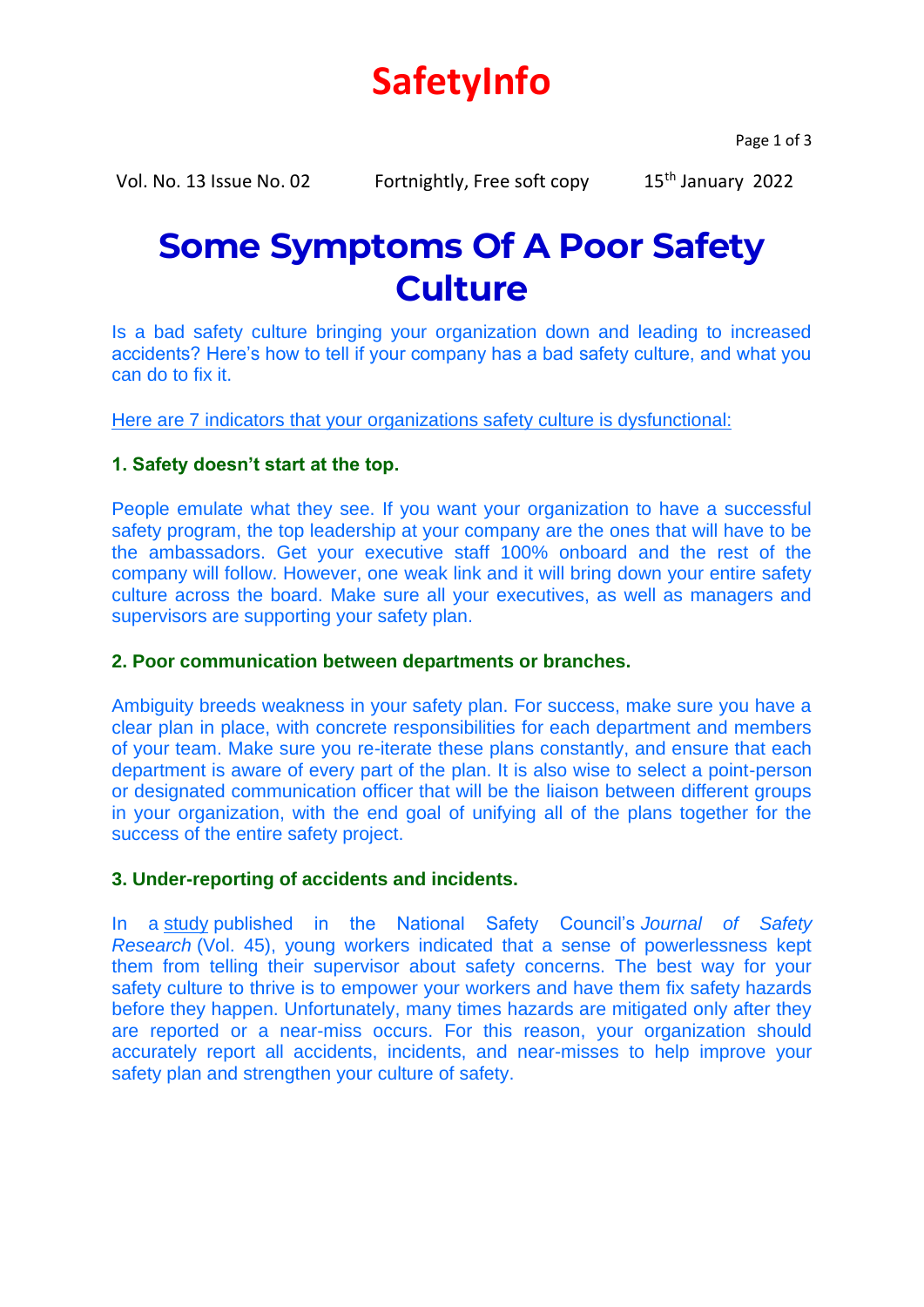### **4. Placing the blame.**

When injuries occur, many times individuals are blame, and it is believed that responsibility for accidents belongs to those directly involved. Safety should be very one's job. Furthermore, some known reasons for not reporting an injury are:

- The injury was small
- Accepting pain as part of the job
- Not wanting to be labeled a "complainer"
- Believing home treatment would be sufficient
- Not being sure if the injury was work-related
- Fearing the loss of future or current jobs
- Not being able to afford time off without pay to see a doctor
- Not wanting to lose out on the safety incentive for no lost work time.

You should emphasize that safety is everyone's job, but also stress that no retaliation will happen for someone who reports an injury.

### **5. Cost-cutting and exclusive focus on profitability.**

Sometimes, there is a culture that profitability is the only concern in an organization. Safety and health are seen as an added cost. Symptoms of this include workers rushing and working too quickly, companies not wanting to purchase the correct PPE and other equipment, over-working employees, and focusing exclusively on the bottom lline.

#### **6. No follow-up or improvement after an accident.**

The reality is that accidents can happen anytime, even with proper training and protection. If an accident happens on your job site, you should use the opportunity to evaluate your safety procedures and mitigate the hazards so they won't happen again. The data you collect will ultimately improve your company. Many times, companies simply record the accident and file it away. You should always investigate, follow-up, and take concrete steps to improve your safety plan after and accident or incident occurs. Make sure you also have a good record keeping system and save all documents relating to an injury.

#### **7. Not valuing employees.**

Your employees are the life blood of your business. Increased morale leads to increased efficiency, productivity, and profitability. Let your workers know that they have a voice. Give them a channel to communicate safety hazards. Listen to their comments and suggestions, and make sure you follow up on serious hazards that are reported. Not only will you build trust with your team, but you will make your company safer at the same time.